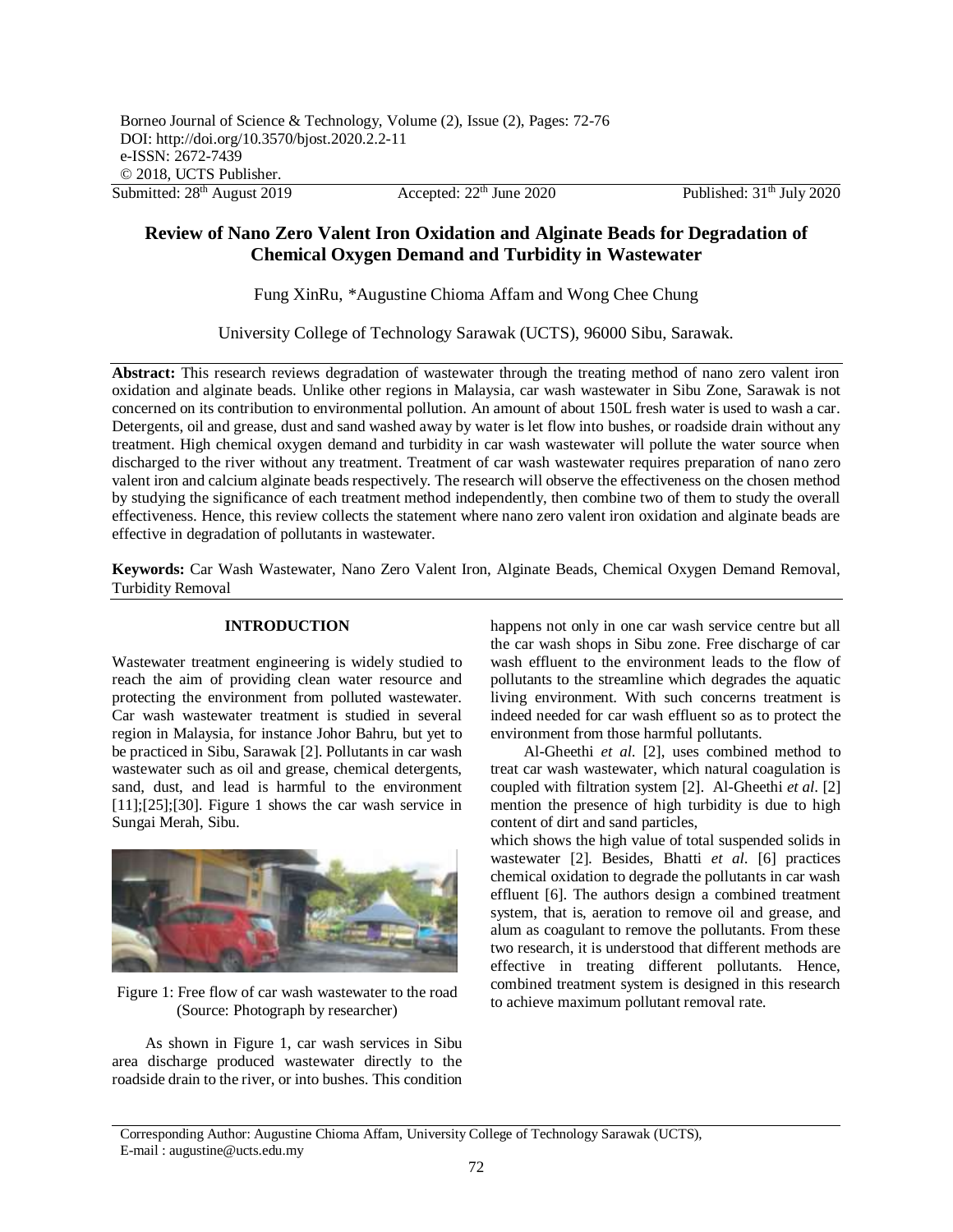## **CHARACTERISTICS OF CAR WASH WASTEWATER**

Wastewater is required for treatment when the pollutants characteristics in the effluent exceeds the standard water quality. In this research, the standard water quality is set based on the standard water quality for irrigation purposes [31]. Table 1 below shows the characteristics of car wash wastewater.

| Table 1: Treatment History of Wastewater Engineering |  |
|------------------------------------------------------|--|
| Using Nano Zero Valent Iron                          |  |

| Pollutant         |       | Characteristics<br>based on Class IIA<br>by Standard<br><b>National Water</b><br>Quality Index for<br><b>Irrigation Purposes</b> |                | Combined<br>Characteristics of car<br>wash effluent |
|-------------------|-------|----------------------------------------------------------------------------------------------------------------------------------|----------------|-----------------------------------------------------|
|                   | Value | Reference                                                                                                                        | Value          | Reference                                           |
| Oil and<br>grease |       | [31]                                                                                                                             | $1.3-$<br>84.0 | $[2]$ ; [4]; [6]; [12]                              |
| pH                | $6-9$ | [31]                                                                                                                             | $7 - 8.8$      | $[2]$ ; [4]; [6]; [12]                              |
| COD<br>(mg/L)     | 25    | [31]                                                                                                                             | $141-$<br>1019 | $[2]$ ; [4]; [6]; [12]                              |
| Turbidity         | 50    | [31]                                                                                                                             | $73-$<br>772   | $[2]$ ; $[6]$                                       |
| TSS               | 1000  | [31]                                                                                                                             | 49-<br>268     | $[4]$ ; $[6]$                                       |

In reference to Table 1, chemical oxygen demand of raw car wash wastewater exceeds the standard water quality, which means raw car wash wastewater is not suitable for agricultural purposes, not to mention for safe drinking [31]. Next, turbidity level of raw car wash effluent exceeds limit stated which is 772 NTU. High turbidity implies high content of mud and dirt in wastewater which is washed down from car body during cleaning process [23]. Although high turbidity always come with high total suspended solid content, the characteristics of car wash effluent gives tolerantly acceptable total suspended solid content in reference to national standard water quality index Malaysia [31]. Last but not least, the pH value of the raw car wash wastewater is within the acceptable range of water quality. Hence, chemical oxygen demand and turbidity value of the car wash wastewater is targeted as critical pollutant to be treated in this research.

### **NANO ZERO VALENT IRON OXIDATION**

Nano zero valent iron is the nano-scale version of zero valent particles [7]. The rises of application of nanoparticles is due to the discovery of higher reactivity of nanoparticles as compare to common size particles [17];[19]. Higher surface area makes the nanoparticles easily to be inserted into any porous medium [29]. There, reaction between particles of adsorbent and pollutant are

easily reached and degradation of pollutants can be done easily [24]. Research by Dongsheng *et al*. [9], prove the significance of nano zero valent iron in removing heavy metal [9]. Besides, Fateminia and Falamaki [10] find that nano zero valent iron is effective in reducing nitrate content in wastewater [10]. They state that nano zero valent iron is stable in carrying out oxidation due to the neutral charge of iron nanoparticles [10]. Though the articles mention the effectiveness of mentioned adsorbent in treating effluent, the concern on removing the adsorbent after usage is not mentioned for environmental cause. Hence, the implication of a medium to carry the nano zero valent iron powder is concerned in this study.

Table 2: Treatment History of Wastewater Engineering Using Nano Zero Valent Iron

| Treated<br>Pollutant | Removal Rate (%) | Reference            |
|----------------------|------------------|----------------------|
| $COD$ (mg/L)         | 72               | [8]                  |
| <b>Nitrates</b>      | 55.5             | [10]: [17]           |
| Phosphates           | 78.49            | [3]; [6]; [16]; [32] |
| <b>Ibuprofen</b>     | 95               | [21]                 |

From Table 2, it is seen that nano zero valent iron is effective in removing chemical oxygen demand, nitrates, phosphates and ibuprofen [3];[6];[10];[32]. However, removal efficiencies do not hit the target of 100 %. This implies the hypothesis that individual treatment method does not cover full efficiencies in removing different pollutants. Other than that, nano zero valent iron is produced in powder form. There is concern in removing efficiencies of used adsorbent from treated effluent in open environment. Nano zero valent iron rusts when immersed in liquid for more than a week. This will lead to environmental pollution during practices. Hence, the idea of applying combined treating method rises so as to seek for maximum pollutant removal while being environmentally friendly.

### **Production of Nanoparticles**

Production of iron nanoparticles requires following items: iron chloride, sodium borohydride, and ethanol [26]. The production of iron nanoparticles is as stated in equation below:

$$
4Fe^{3+} + 3BH_4^- + 9H_2O
$$
  
\n
$$
\rightarrow 4Fe^0 + 3H_2BO_3^- + 12H^+ + 6H_2
$$

Distilled iron chloride is mixed into distilled sodium borohydride and later shall be washed with ethanol for 3 times. The solution is later filtered and dried to obtain the powder [26]. Preparation shall be carried out in vacuum state due to the high reactivity of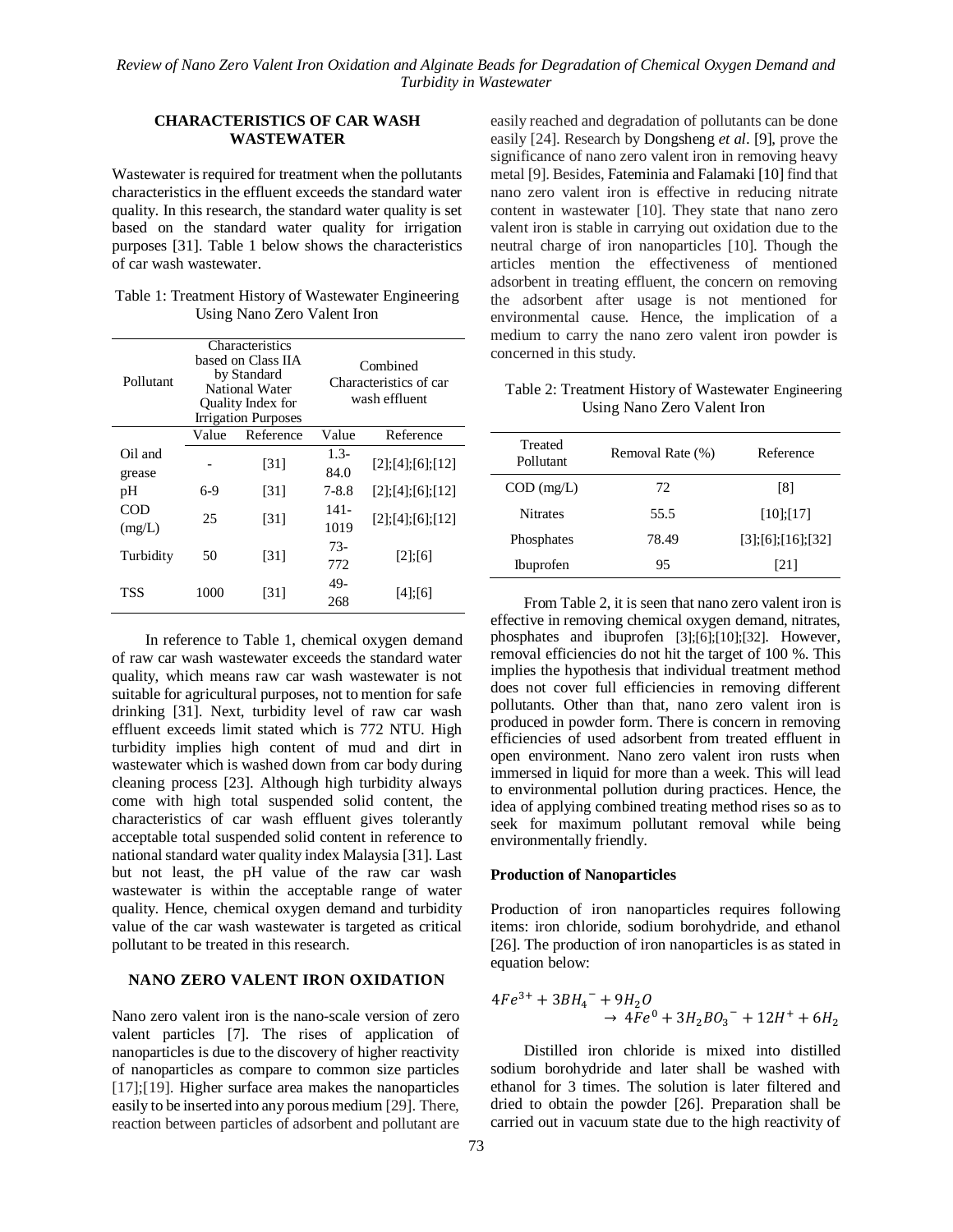## *Review of Nano Zero Valent Iron Oxidation and Alginate Beads for Degradation of Chemical Oxygen Demand and Turbidity in Wastewater*

iron nanoparticles when produced, will rust immediately when exposed to oxygen [26];[28]. Figure 2 shows the produced iron nanoparticles stored in closed medium.



Figure 2: Produced nano zero valent iron stored in closed medium

As seen in Figure 2, nano zero valent iron produced by researcher is stored in vacuum state so as to prevent the powder from rusting. Nano zero valent iron is extremely reactive, hence shall be stored properly to preserve its condition for further experiment.

## **ALGINATE BEADS**

Alginate beads is good in encapsulating matrix. In accordance to Isik *et al*. [13], bare calcium alginate beads, when added with adsorbent such as zinc oxide, will increase the removal of dye. This calls the fact that bare calcium alginate beads have no function on its own. Research by Isik *et al*. [13], uses zinc oxide as adsorbent. Here, researcher will substitute the idea from Isik *et al*. [13] by mixing the produced iron nanoparticles powder as the reagent.

## **Treatment History using Alginate Beads as Entrapment Medium**

Alginate beads is not functional on its own. Instead, it acts as capsule for treating agent. In engineering fields, alginate beads is popular in used due to its entrapment matrix that coats treating agent perfectly for handling purposes, not to mention to enhance the treatment process [5];[13]. Table 3 shows the application of alginate beads in engineering fields.

From Table 3, it is seen that alginate beads do not stand alone as a treatment agent. In fact, it coats the treatment agent in order to reach the objective of removing pollutants. Researchers mention that with the presence of alginate beads as encapsulating medium, the treatment process is boosted up and the removal rate of pollutant studied is increased as well [5];[13];[33].

| Table 3: Application of Alginate Beads in Treating |  |
|----------------------------------------------------|--|
| Pollutants                                         |  |

| Treated<br>Pollutant             | Coated<br>Adsorbent/Treatment<br>Agent | Reference         |
|----------------------------------|----------------------------------------|-------------------|
| Copper (II)<br>ions              | Iron Carbide                           | $\lceil 1 \rceil$ |
| Phosphate and<br><b>Nitrates</b> | Chitosan                               | [15]              |
| Dye                              | Zinc Oxide and<br>Titanium Dioxide     | [13]              |
| Phosphorus                       | Zirconium Oxychloride<br>Octahydrate   | [20]              |
| Chromium                         | Tetraethylenepentamine                 | 1221              |

### **Preparation of Bare Alginate Beads**

Preparation of bare calcium alginate beads is done by dropping alginic solution into distilled calcium chloride. To prepare bare sodium alginate beads, drop the distilled calcium chloride into the alginic solution.

## **Preparation of Nano Zero Valent Iron Coated in Calcium Alginate Beads**

In order to prepare iron nanoparticles coated in alginate beads, first step will be the preparation of sodium alginic solution and nano zero valent iron respectively. Preparation of nano zero valent iron is done by mixing distilled iron chloride into distilled sodium borohydride drop by drop [18]. Later the solution set to rest for 20 minutes, then filtered in vacuum state to extract the iron nanoparticles in powder formed [14]. Dilute the sodium alginate in distilled water. Mix the iron nanoparticles powder into alginic solution before mixing the solution into calcium chloride. Mixed solution shall be set to rest for 20 minutes before furthering the experiments [13];[27].

### **DISCUSSION**

From reviews done, it is seen that nano zero valent iron is effective in removing chemical oxygen demand, turbidity and total suspended solids. However, it comes along with the problem in removing the adsorbent after treatment. On the other hand, alginate beads act as entrapment medium can easily solve the problem. Mixing adsorbent powder in alginate beads helps in removing them from treated effluent. Alginate beads, when stands alone, does not give much effect in removing pollutants [13]. When mixed in the adsorbent, which is zinc oxide in researcher's articles, it shows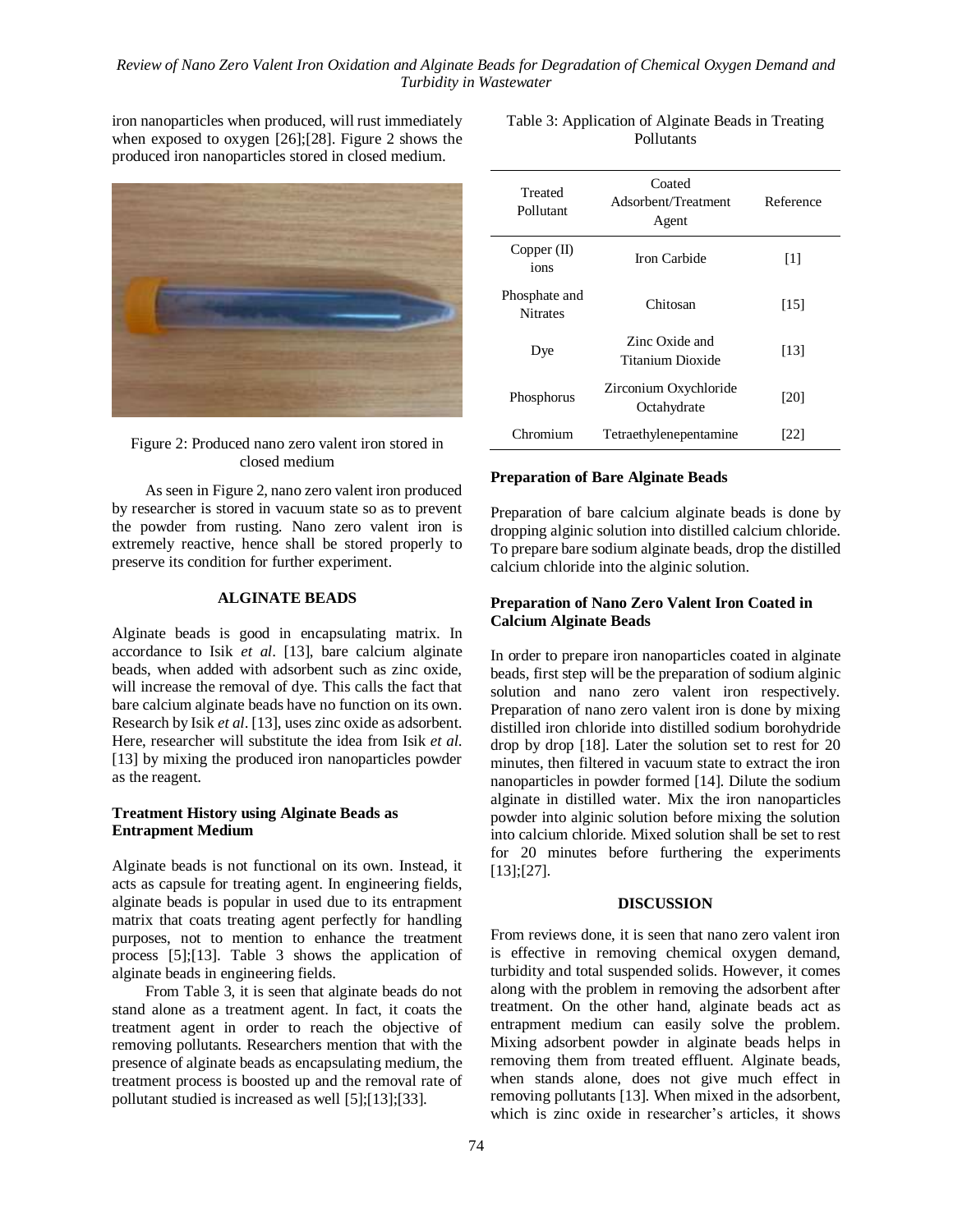100% colour removal [13]. Hence, researcher tends to study the difference when nano zero valet iron is capsulated and not capsulated in alginate beads to investigate if the combination of two will be effective in removing car wash effluent in Sibu zone, Sarawak. Preparation of nano zero valent iron is a challenging task since the extraction of iron powder from the solution has to be done in vacuum states. When exposed in atmosphere at warm temperature, nano zero valent iron is easily oxidised and thus will reduce its reactivity in the treatment process. On the other hand, calcium alginate beads may act as capturing medium to the iron nanoparticles. This may stabilise the iron nanoparticles before experiment. Hence, the idea of coating nano zero valent iron in calcium alginate beads is considerable.

## **CONCLUSION**

The application of nano zero valent iron through oxidation is believed to give effective results in degrading the pollutants in car wash effluent. The chemical oxygen demand and turbidity is believed to be treated to standard water quality requirement which is suitable for agricultural purposes.

Nano zero valent iron is considered metal which is not suitable to be used in high dosage for treatment. Hence, optimum dosage of nano zero valent iron will gives optimum degradation rate to the pollutants, but over dosage will reduce the removal efficiencies, while perhaps contribute to pollution. Hence, alginate beads might do well in handling the nano zero valent iron.

### **ACKNOWLEDGMENT**

The research is carried out with research grant provided by University College of Technology Sarawak (UCTS). Full appreciation and thanks to my supervisor Dr. Augustine Chioma Affam, co-supervisor Mr. Wong Chee Chung who guide and support my research.

### **REFERENCES**

- [1] Ahmadpoor, F., Shojaosadati, S.A., Mousavi, S.Z. (2019). PT CR. *Int. J. Biol. Macromol.* https://doi.org/10.1016/j.ijbiomac.2019.01.173
- [2] Al-Gheethi, A.A., Mohamed, R.M.S.R., Rahman, M.A.A., Johari, M.R., Kassim, A.H.M. (2016). Treatment of Wastewater from Car Washes Using Natural Coagulation and Filtration System. *IOP Conf. Ser. Mater. Sci. Eng.* 136. https://doi.org/10.1088/1757-899X/136/1/012046
- [3] Antia, D.D.J. (2015). Desalination of water using ZVI (Fe0). *Water (Switzerland)* 7, 3671–3831. https://doi.org/10.3390/w7073671
- [4] Baddor, I.M., Abdel-magid, I.M., Farhoud, N., Alshami, Shibli, Ahamd, F.H., Olabi, A. (2014).

Study of Car Wash Wastewater Treatment by Adsorption. *Int. Conf. Eng. Inf. Technol. Sci.* 2–22. https://doi.org/10.13140/RG.2.1.1710.3843

- [5] Banerjee, S., Balakdas, P., Sambhav, K., Banerjee, C. (2019). Effect of alginate concentration in wastewater nutrient removal using alginateimmobilized microalgae beads : Uptake kinetics and adsorption studies. *Biochem. Eng. J.* 149, 107241.https://doi.org/10.1016/j.bej.2019.107241
- [6] Bhatti, Z.A., Mahmood, Q., Raja, I.A., Malik, A.H., Khan, M.S., Wu, D. (2011). Chemical oxidation of carwash industry wastewater as an effort to decrease water pollution. *Phys. Chem. Earth* 36, 465–469.https://doi.org/10.1016/j.pce.2010.03.022
- [7] De Gisi, S., Minetto, D., Lofrano, G., Libralato, G., Conte, B., Todaro, F., Notarnicola, M. (2017). Nano-scale Zero Valent Iron (nZVI) treatment of marine sediments slightly polluted by heavy metals. *Chem. Eng. Trans.* 60, 139–144. https://doi.org/10.3303/CET1760024
- [8] Dong, D., Wang, R., Geng, P., Li, C., Zhao, Z. (2019). Enhancing e ff ects of activated carbon supported nano zero-valent iron on anaerobic digestion of phenol-containing organic wastewater. *J. Environ. Manage.* 244, 1–12. https://doi.org/10.1016/j.jenvman.2019.04.062
- [9] Dongsheng, Z., Wenqiang, G., Guozhang, C., Shuai, L., Weizhou, J., Youzhi, L. (2018). Removal of heavy metal lead ( II ) using nanoscale zero-valent iron with different preservation methods. *Adv. Powder Technol.* https://doi.org/10.1016/j.apt.2018.12.013
- [10] Fateminia, F.S., Falamaki, C. (2013). Zero valent nano-sized iron/clinoptilolite modified with zero valent copper for reductive nitrate removal. *Process Saf. Environ. Prot.* 91, 304–310. https://doi.org/10.1016/j.psep.2012.07.005
- [11] Gönder, Z.B., Balcıoğlu, G., Vergili, I., Kaya, Y. (2017). Electrochemical treatment of carwash wastewater using Fe and Al electrode: Technoeconomic analysis and sludge characterization. *J. Environ. Manage.* 200, 380–390. https://doi.org/ 10.1016/j.jenvman.2017.06.005
- [12] Hashim, N.H. (2016). Pollutants Characterization of Car Wash Wastewater 08, 4–9.
- [13] Isik, Z., Bilici, Z., Adiguzel, S.K., Yatmaz, H.C., Dizge, N. (2019). Entrapment of TiO 2 and ZnO powders in Alginate Beads : Photocatalytic and reuse efficiencies for dye solutions and toxicity effect for DNA damage. *Environ. Technol. Innov.* 100358. https://doi.org/10.1016/j.eti.2019.100358
- [14] Kang, S., Park, S., Park, J., Baek, K. (2019). Enhanced adsorption of arsenic using calcined alginate bead containing alum sludge from water treatment facilities. *J. Environ. Manage.* 234, 181– 188.https://doi.org/10.1016/j.jenvman.2018.12.105